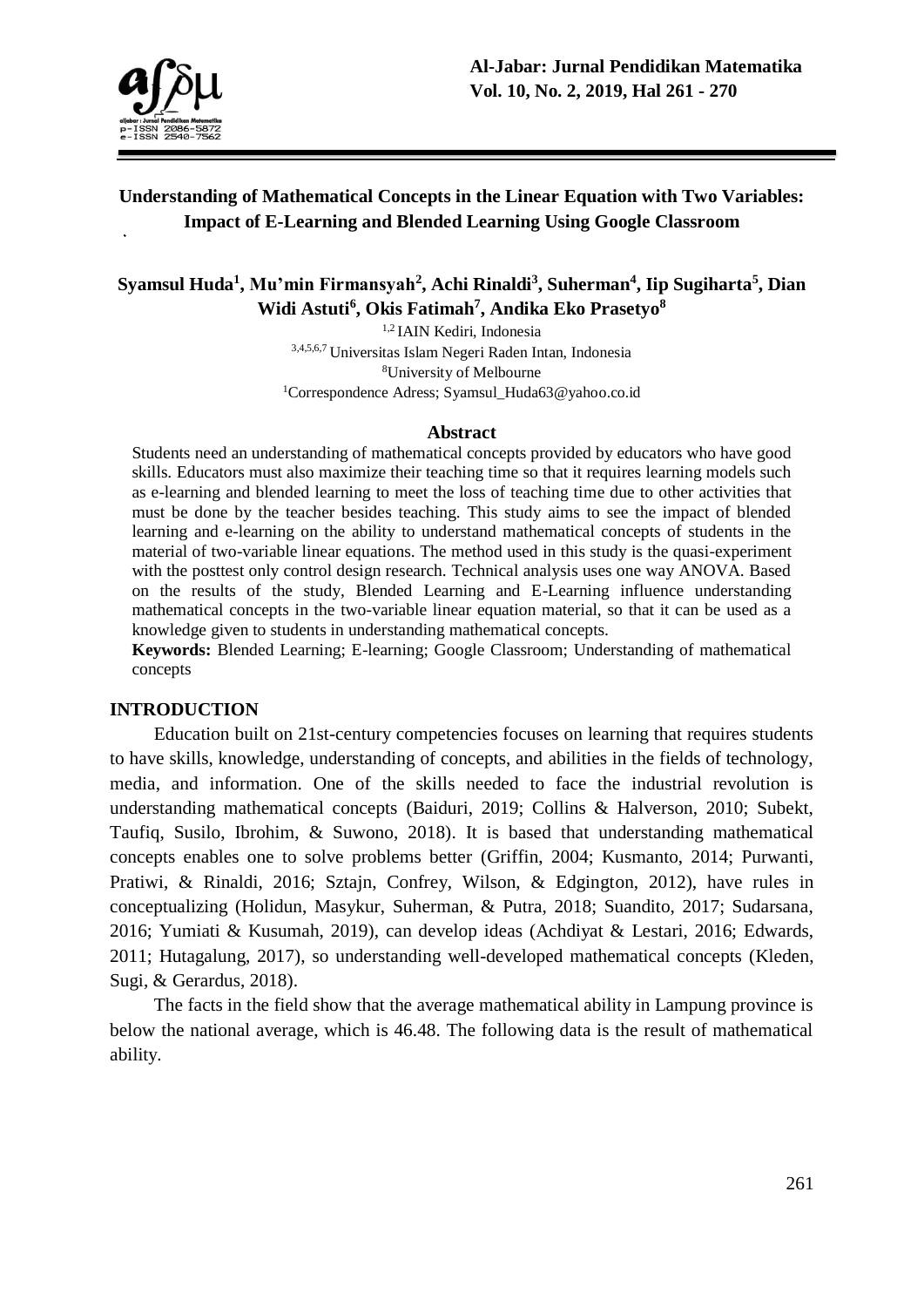





The success of understanding mathematical concepts is also influenced by several factors (Andinny, 2015; Mji & Makgato, 2006; Vandini, 2016), including the learning strategies used (Bruce & Ross, 2009; Muhamad, 2017). Mathematical learning strategies in the 4.0 era focus on e-learning and blended learning (Karmakar & Nath, 2014; Mulqueeny, Kostyuk, Baker, & Ocumpaugh, 2015; Praherdhiono et al., 2019; Setyaningsih, Abdullah, Prihantoro, & Hustinawaty, 2019). E-learning learning is more flexible (Batalla-Busquets & Pacheco-Bernal, 2013; Jethro, Grace, & Thomas, 2012), can foster student knowledge (Fitri, Ifdil, & Neviyarni, 2016; Goldie, 2016), and foster performance academic.

Based on previous research, e-learning is more effective in promoting better learning performance, can bridge the gap between gender differences in academic performance (Gambari, Shittu, Ogunlade, & Osunlade, 2018). Also, student motivation and learning outcomes can be increased by the application of blended learning (Sjukur, 2012). So learning by learning will have different learning outcomes and can improve understanding of mathematical concepts (Hanifah, Supriadi, & Widyastuti, 2019; Ningsih, Misdalina, & Marhamah, 2017; Saputra, 2017; Wahyuni & Sugiharta, 2019). Besides, learning 4.0 with Google Classroom is more effective and significantly increased (Savitri, 2019; Solikh, Sulisworo, & Maruto, n.d.; Zainuddin, 2019)

The difference between this study and previous research lies in cognitive abilities that are measured, namely understanding mathematical concepts with integrating blended learning and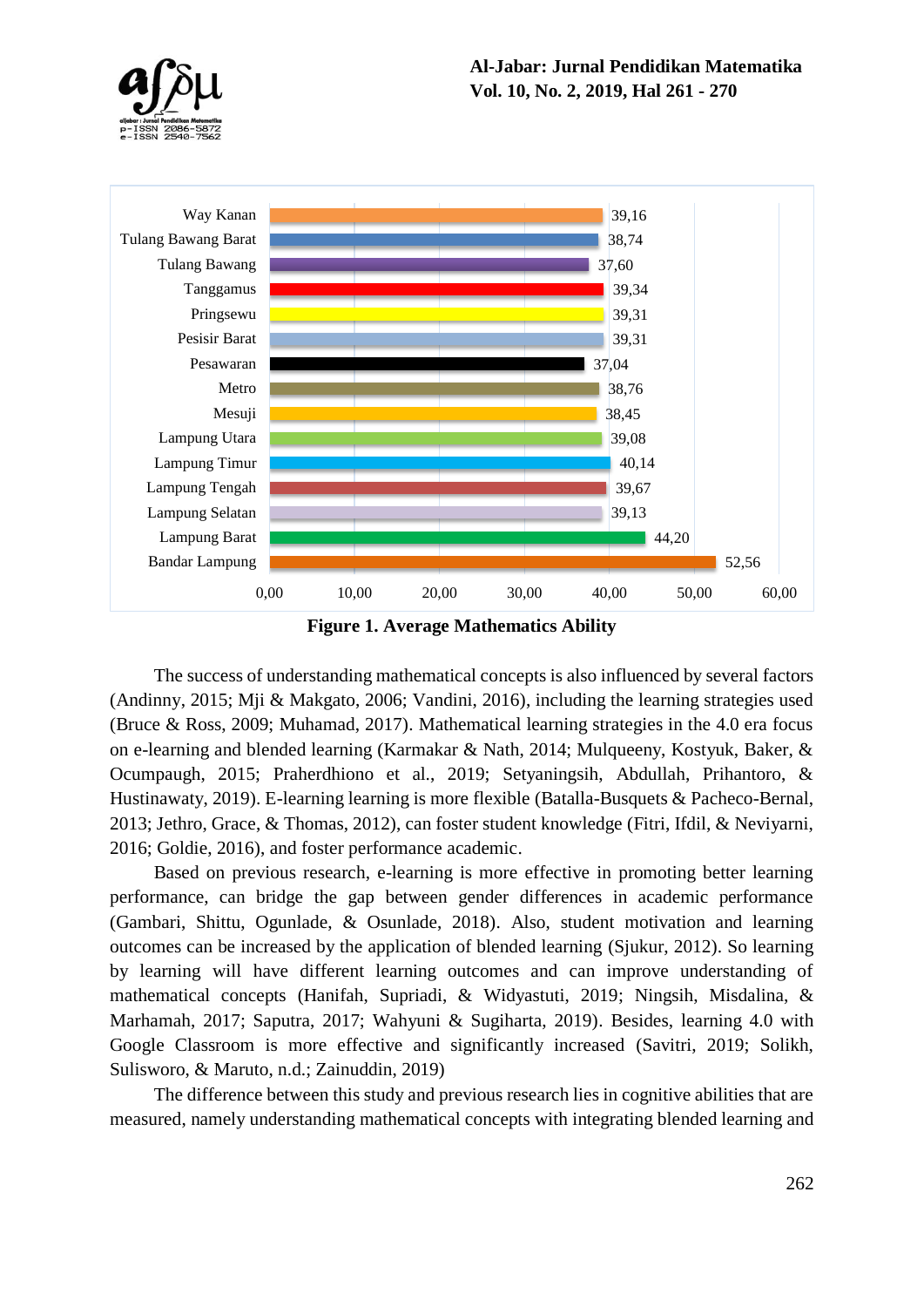

e-learning. So this aim is to determine the impact of e-learning and blended learning aided by google classroom on the ability of students to understand mathematical concepts.

## **THE RESEARCH METHODS**

Methods This research method is quasi-experimental. The population in this study were students of class VIII at SMPN 9 Bandar Lampung. The research sample consisted of 90 students consisting of 3 classes. These three classes were given a different treatment, namely the class with blended learning applied, the class that applied E-Learning, and the class with the methods used at each school 30 students. The design of this study is

| <b>Tabel 1. Desain Penelitian</b> |            |              |  |  |
|-----------------------------------|------------|--------------|--|--|
| <b>Learning Model</b>             |            |              |  |  |
| <b>Blanded learning</b>           | E-learning | Conventional |  |  |

The instrument of concept understanding using posttest questions is used as an instrument to find out students' conceptual understanding. The prerequisite data analysis technique uses normality and homogeneity tests. The results of the posttest analysis were analyzed using oneway ANOVA using the SPSS 16.0 application for Windows.

### **THE RESULTS OF THE RESEARCH AND THE DISCUSSION**

Data were analyzed descriptively to determine the range, highest value, lowest value, average, standard deviation, and variance. The summary of the results of the descriptive analysis is presented in Table 2.

| Table 2. Descriptive Data of I osticst Results |    |              |            |            |       |                            |                 |
|------------------------------------------------|----|--------------|------------|------------|-------|----------------------------|-----------------|
| <b>Treatment</b>                               | N  | <b>Range</b> | <b>Min</b> | <b>Max</b> |       | <b>Mean</b> Std. Deviation | <b>Variance</b> |
| <b>Blended Learning</b>                        | 30 | 29           |            | 100        | 82.73 | 7.451                      | 55.513          |
| E-Learning                                     | 30 | 36           | 64         | 100        | 80.80 | 8.446                      | 71.338          |
| Conventional                                   | 30 | つう           |            | 86         | 74.43 | 5.335                      | 28.461          |

**Table 2. Descriptive Data of Posttest Results**

Based on Table 2, the average value of Blended Learning learning model treatment is 82.73, the E-Learning model treatment is 80.80 and the conventional method group is 74.43, the highest average value is in Blended Learning treatment with an average of 82.73. Then the assumption test is carried out, namely the normality test in Table 3 and the homogeneity test, whose results are seen in Table 4B.

| Labic 9. FOI manty resipositest |                         |                                 |    |         |                     |    |         |
|---------------------------------|-------------------------|---------------------------------|----|---------|---------------------|----|---------|
|                                 |                         | Kolmogorov-Smirnov <sup>a</sup> |    |         | <b>Shapiro-Wilk</b> |    |         |
|                                 | Group                   | <b>Statistic</b>                | df | p-value | <b>Statistic</b>    | Df | p-value |
|                                 | <b>Blended Learning</b> | .159                            | 30 | .053    | .932                | 30 | .057    |
| posttest<br><b>Value</b>        | E-Learning              | .154                            | 30 | .068    | .945                | 30 | .128    |
|                                 | Conventional            | 142                             | 30 | 124     | 954.                | 30 | 213     |

#### **Table 3. Normality Testposttest**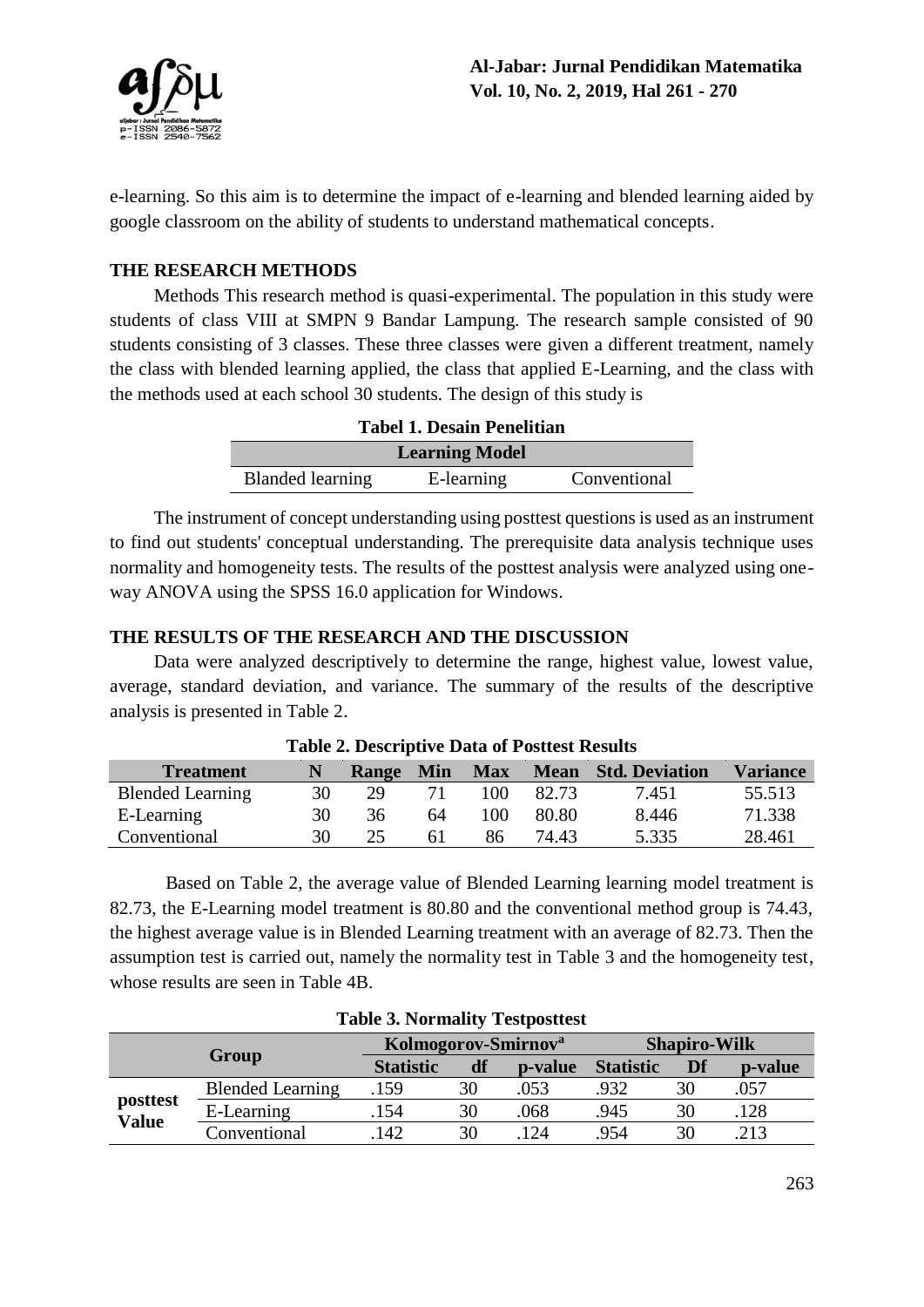

| Table 4. Data Homogeneity Test |                                   |                         |        |        |         |  |
|--------------------------------|-----------------------------------|-------------------------|--------|--------|---------|--|
|                                |                                   | <b>Levene Statistic</b> | $df_1$ | $df_2$ | p-value |  |
| Value                          | Based on Mean                     | 2.461                   |        | 87     | .091    |  |
| posttest                       | Based on Median                   | 2.113                   |        | 87     | .127    |  |
|                                | Based on Median and with adjusted | 2.113                   |        | 76.823 | .128    |  |
|                                | df                                |                         |        |        |         |  |
|                                | Based on trimmed mean             | 2.375                   |        | 87     | .099    |  |
|                                |                                   |                         |        |        |         |  |

### **Table 4. Data Homogeneity Test**

Based on Table 3, it appears that the p-value of the Shapiro-Wilk test in the class that is applied Blended Learning is, the class that is applied E-Learning is and the class with Conventional is, this shows that the p-value of all treatments is greater than the value of  $\alpha$  = 0.005. From the data that has been done by the Shapiro-Wilk test, the data is normally distributed. Furthermore, table 4 also shows the p-value> significant level, that is, so it is accepted. Thus, the data is normally distributed and homogeneous.

After knowing that the data is normally distributed and homogeneous, then the one-way ANOVA analysis is tested. An overview of the results of the One-way ANOVA test is presented in Table 5.

| Lable 5. Hypothesis Test (Offe-way Allova) |                                        |    |           |        |         |  |
|--------------------------------------------|----------------------------------------|----|-----------|--------|---------|--|
|                                            | <b>Sum of Squares df</b> Mean Square F |    |           |        | p-value |  |
| Between Groups 1131.622                    |                                        |    | 565.811   | 10.929 | .000    |  |
| Within Groups                              | 4504.033                               |    | 87 51.770 |        |         |  |
| Total                                      | 5635.656                               | 89 |           |        |         |  |

**Table 5. Hypothesis Test (One-way Anova)**

Based on the hypothesis test, the ability to understand mathematical concepts can be seen that the p-value  $\leq$  significant level  $\alpha = 0.05$ , which is then H<sub>0</sub> is rejected. It can be concluded that there is an influence on students' understanding of mathematical concepts with the Blended Learning learning model using Google Classroom. After knowing that the data was rejected. So, to find out the equality and differences of the three classes, Scheffe continued testing. The summary of Scheffe's further test results in table 5.

**Table 6. Scheffe Further Test Results**

| <b>Treatment</b>                         | p-value | <b>Information</b>        |
|------------------------------------------|---------|---------------------------|
| Blended Learning dan E-Learning          | 0.584   | There is no difference in |
| <b>Blended Learning and Conventional</b> | 0.000   | There are differences in  |
| E-Learning dan Conventional              | 0.004   | There are differences in  |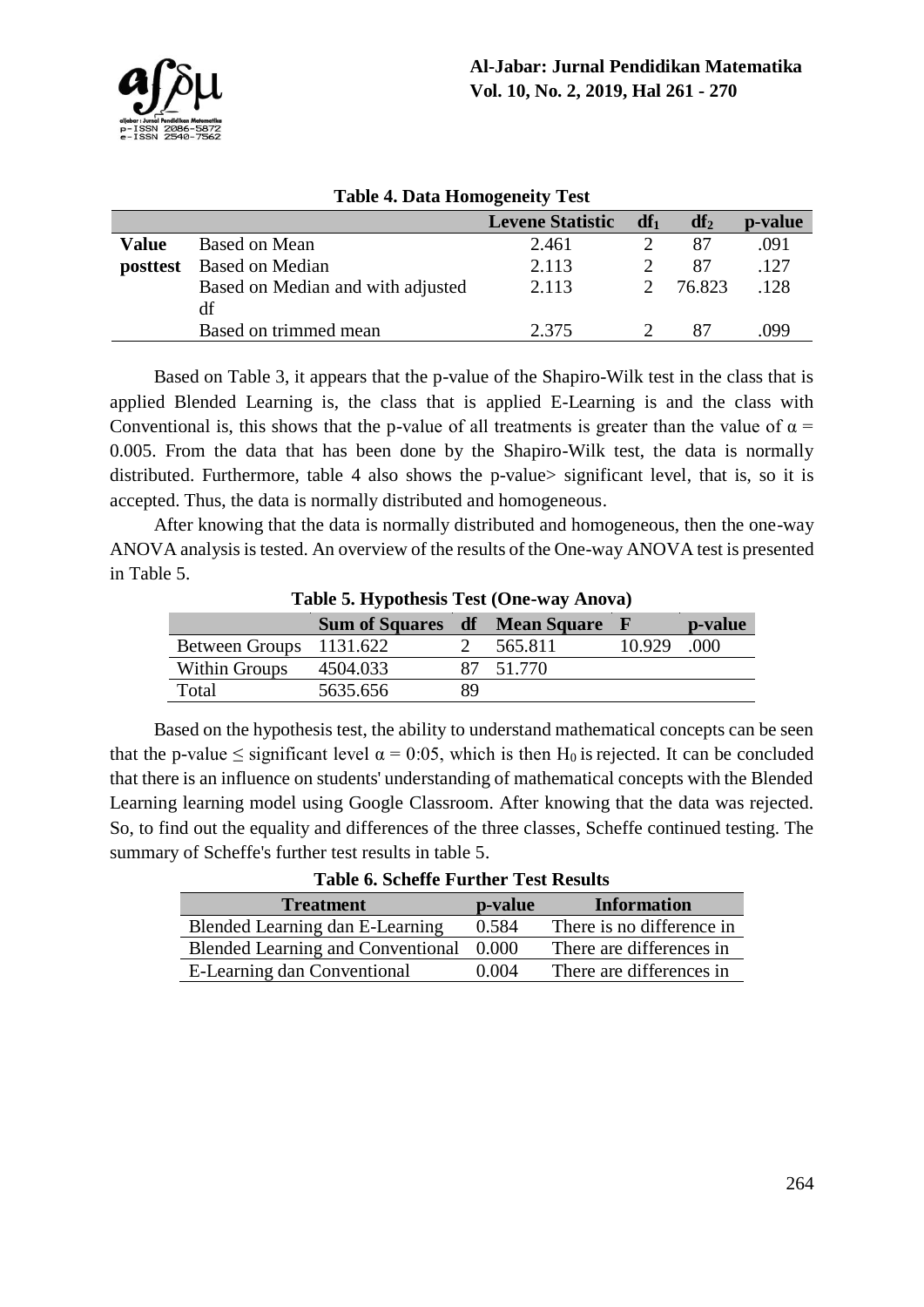

The results of this study indicate that the one-way ANOVA calculation on posttest data analysis with p-value =  $0.000 < \alpha = 0.005$  so H<sub>0</sub> is rejected, then there is an influence of students 'understanding of mathematical concepts with Blended Learning learning models using Google Classroom and the average ability of students' understanding of mathematical concepts in third learning, namely Blended learning, E-Learning or direct learning there is at least one pair of different classes, between Blended Learning learning models with conventional learning models and E-Learning learning models with conventional learning models.

That is because the factors of students who have an average value of understanding is already high at 74.43 using direct learning, which is commonly applied in schools. From these factors, after the implementation of Blended Learning and E-Learning, learning results in an average value above direct learning, namely 80.80 and 80.73. E-Learning and Blended Learning in internet-based learning use Google Classroom. Google Classroom can help in the repetitive learning process anywhere and anytime. The success factor of learning in understanding concepts is that it can provide facilities for students to easily access the material, collect assignments, and ask teachers outside school hours. Learners can see videos in Google Classroom, although there is no face-to-face learning to use videos in Google Classroom.

There are three possibilities in developing an internet-based learning system, namely a) Web course: this development model fully uses the internet network. In the learning, process E-Learning does not use face-to-face between teachers and students. All learning materials are available via the internet. This learning is called distance learning; b) Web-centric course: this learning model partly uses the internet network and some use face to face. In face-to-face learning, the teacher gives some material and direction to students to learn the subject matter provided on the web on the web and look for relevant material from other sources. Its functions are complementary. In face-to-face learning, more is used for discussions about material students have learned on the web; c) Web-enhanced courses: for this model, the internet is only used for enrichment. The most important learning process is in the classroom. The function of the internet is only to provide knowledge about relevant materials. Therefore teachers are required to master information search techniques, provide direction to students to find sites that are appropriate to the subject matter, serve guidance, and communicate through the internet network (Sofi, 2017).

Blended Learning is a combination of various technological media, activities and types of events to create optimal training programs for specific participants (Sutisna, 2016). The concept of Blended Learning is mixing conventional learning models with online learning. Blended Learning is a valuable concept that can be used to more successfully achieve teaching objectives (Hussin, Siraj, Darusalam, & Salleh, 2015) It enables students to develop and practice skills outside the classroom whenever and wherever they choose, provided they have access to an internet connection. The addition of E-Learning for classroom teaching provides students with opportunities for independent learning and decentralized knowledge transfer (Choosri Banditvilai, 2016) The application of Blended Learning can provide students selfinterest in learning (Bibi & Jati, 2015) because students are less satisfied with learning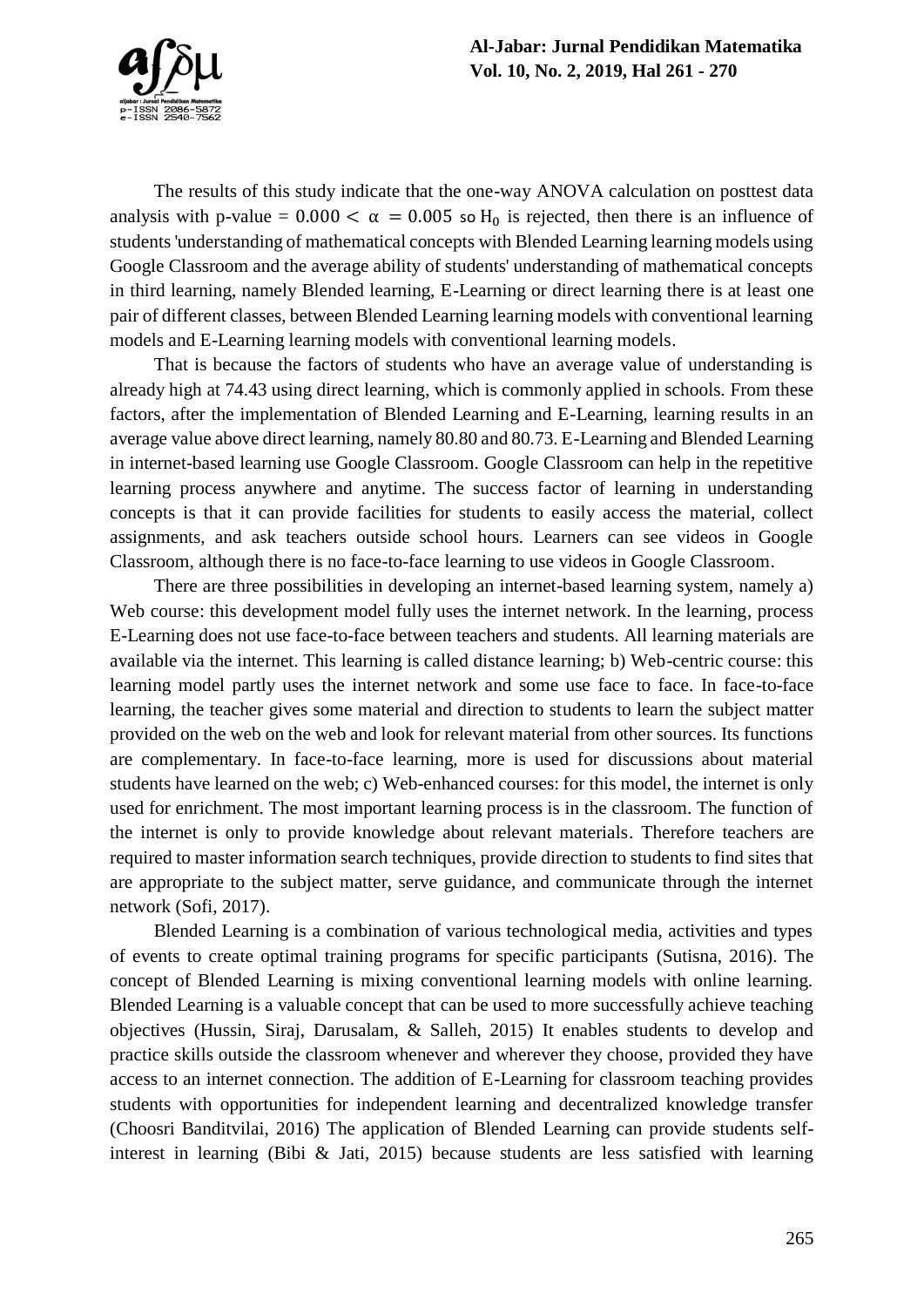

conventional class because with Blended Learning they can easily get new material even more up to date from various sources and even experts from all parts of the world (Sjukur, 2012).

The potential for the application of Blended Learning in Indonesia is very high and promising in providing innovation as well as theoretical and practical contributions in solving problems of learning mathematics in Indonesia (Sudiarta & Sadra, 2016). Utilization of mobile technology with face-to-face learning to increase the competence, creativity and innovation power of students and to make students character (Husamah, 2015). The learning process is done in two directions namely face-to-face (offline) and online using Google Classroom. Educators continue to play a role in providing conducive and active learning conditions / conditions for the material, and assignments students can access in the Google Classroom application. In this learning model, students can access and discuss in the application. Students are said to understand a concept or understand the concept given in the learning process if students can express or explain a concept that is obtained based on their own words, not just memorizing (Ginanjar & Kusmawati, 2016).

Understanding of mathematical concepts is the basis for learning mathematics meaningfully (Relawati & Nurasni, 2016). When students still lack in understanding concepts, it will tend to have difficulty in solving problems in the form of reasoning and communicating a concept. Students in attending school are no more than routine to fill in attendance lists, look for grades, and without accompanied by awareness to do all school tasks, add insight or hone skills as a result, many students are less active and their learning results are less satisfying (Widiyasari, 2015).

#### **CONCLUSION AND SUGGESTION**

Based on the results of the study it can be concluded that there are differences in the average value of each treatment of students' understanding of mathematical concepts, where Blended Learning and E-Learning have an impact on understanding mathematical concepts with the help of the same application, Google Classroom, the level of questions the same instrument, as well as an adequate understanding of technology.

Suggestions that can be given to researchers further is that when implementing Blended Learning special training is needed to make a video besides so that students can download the video and can be viewed many times without having to be online. Understanding the mathematical concepts provided through online-based learning is expected to be an educator solution in providing learning by utilizing technology in the industrial era.

#### **REFERENCES**

- Achdiyat, M., & Lestari, K. D. (2016). Prestasi Belajar Matematika Ditinjau dari Kepercayaan Diri dan Keaktifan Siswa di Kelas. *Formatif: Jurnal Ilmiah Pendidikan MIPA*, *6*(1).
- Andinny, Y. (2015). Pengaruh konsep diri dan berpikir positif terhadap prestasi belajar matematika siswa. *Formatif: Jurnal Ilmiah Pendidikan MIPA*, *3*(2).
- Baiduri, B. (2019). Strategi Literasi dalam Pembelajaran Matematika pada Era Industri 4.0. *MUST: Journal of Mathematics Education, Science and Technology*, *4*(1), 77–94.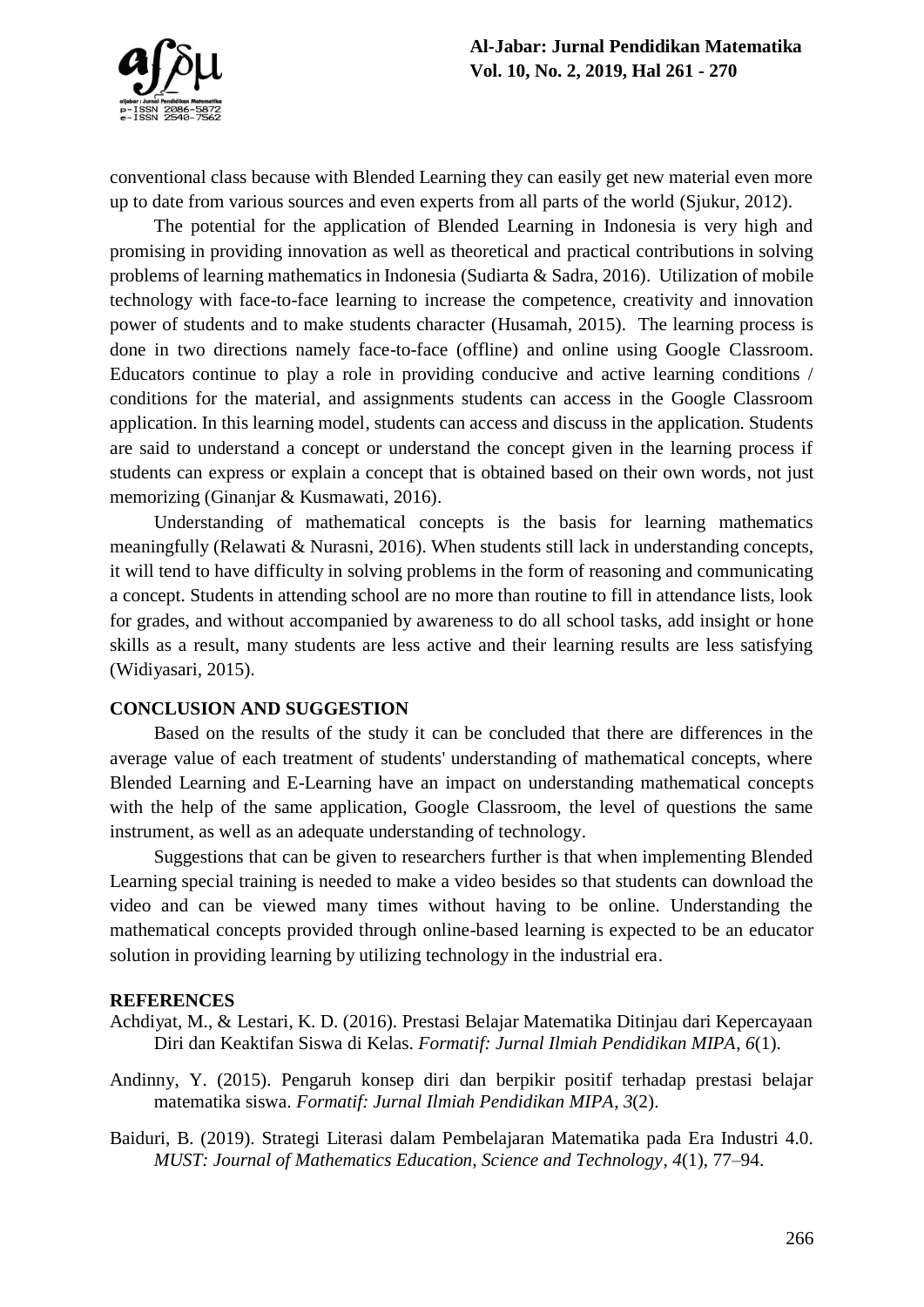- Batalla-Busquets, J.-M., & Pacheco-Bernal, C. (2013). On-the-job E-learning: Workers' Attitudes and Perceptions. *The International Review of Research in Open and Distributed Learning*, *14*(1), 40–64.
- Bibi, S., & Jati, H. (2015). Efektivitas Model Blended Learning Terhadap Kuliah Algoritma Dan Pemrograman the Effects of Blended Learning Model on the Student ' S Motivation and Understanding on the. *Jurnal Pendidikan Vokasi*, *5*(2), 74–87.
- Bruce, C. D., & Ross, J. (2009). Conditions for effective use of interactive on-line learning objects: The case of a fractions computer-based learning sequence. *Electronic Journal of Mathematics and Technology*, *3*(1), 12–29.
- Collins, A., & Halverson, R. (2010). The second educational revolution: Rethinking education in the age of technology. *Journal of Computer Assisted Learning*, *26*(1), 18–27.
- Edwards, G. (2011). Concepts of community: A framework for contextualizing distributed leadership. *International Journal of Management Reviews*, *13*(3), 301–312.
- Fitri, E., Ifdil, I., & Neviyarni, S. (2016). Efektivitas layanan informasi dengan menggunakan metode blended learning untuk meningkatkan motivasi belajar. *Jurnal Psikologi Pendidikan Dan Konseling: Jurnal Kajian Psikologi Pendidikan Dan Bimbingan Konseling*, *2*(2), 84–92.
- Gambari, A. I., Shittu, A. T., Ogunlade, O. O., & Osunlade, O. R. (2018). Effectiveness of blended learning and elearning modes of instruction on the performance of undergraduates in Kwara State, Nigeria. *MOJES: Malaysian Online Journal of Educational Sciences*, *5*(1), 25–36.
- Ginanjar, G., & Kusmawati, L. (2016). Peningkatan Kemampuan Pemahaman Konsep Perkalian Melalui Pendekatan Pembelajaran Konstruktivisme Pembelajaran Matematika di Kelas 3 SDN Cibaduyut 4. *Jurnal Pendidikan Guru Sekolah Dasar*, *1*(2), 266. https://doi.org/10.1103/PhysRevA.65.054304
- Goldie, J. G. S. (2016). Connectivism: A knowledge learning theory for the digital age? *Medical Teacher*, *38*(10), 1064–1069.
- Griffin, S. (2004). Number worlds: A research-based mathematics program for young children. *Engaging Young Children in Mathematics: Standards for Early Childhood Mathematics Education*, 325–342.
- Hanifah, H., Supriadi, N., & Widyastuti, R. (2019). Pengaruh Model Pembelajaran E-learning Berbantuan Media Pembelajaran Edmodo Terhadap Kemampuan Pemecahan Masalah Matematis Peserta Didik. *NUMERICAL: Jurnal Matematika Dan Pendidikan Matematika*, 31–42.
- Holidun, H., Masykur, R., Suherman, S., & Putra, F. G. (2018). Kemampuan Pemecahan Masalah Matematis Kelompok Matematika Ilmu Alam dan Ilmu-Ilmu Sosial. *Desimal: Jurnal Matematika*, *1*(1), 29–37.

Husamah. (2015). *Pembelajaran Bauran (Blended Learning)* (Vol. 9).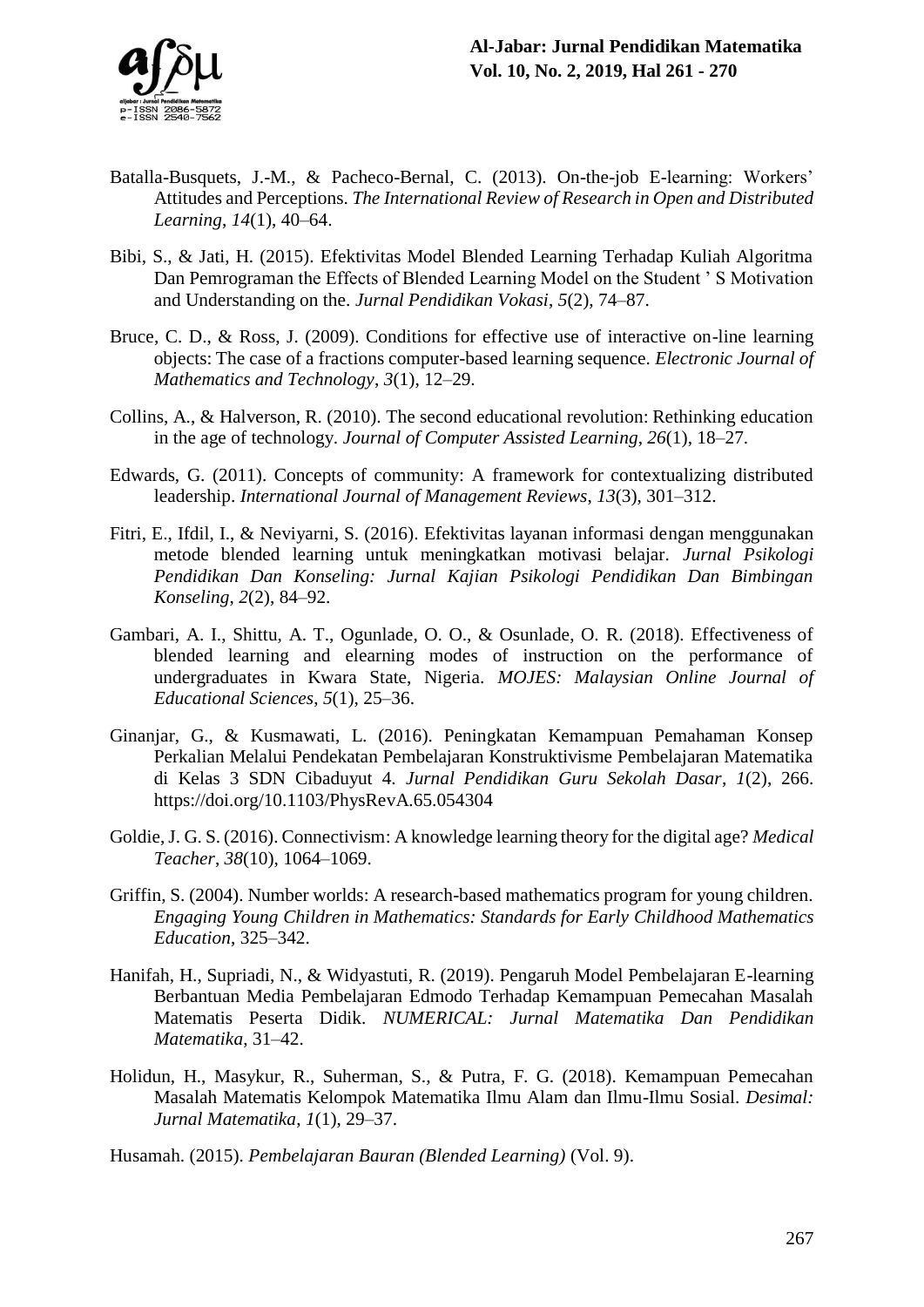

- Hussin, Z., Siraj, S., Darusalam, G., & Salleh, N. H. M. (2015). Kajian Model Blended Learning dalam Jurnal Terpilih: Satu Analisa Kandungan. *Jurnal Kurikulum & Pengajaran Asia Pasifik*, *3*(1), 1.
- Hutagalung, R. (2017). Peningkatan kemampuan pemahaman konsep matematis siswa melalui pembelajaran guided discovery berbasis budaya toba di smp negeri 1tukka. *MES (Journal of Mathematics Education and Science)*, *2*(2).
- Jethro, O. O., Grace, A. M., & Thomas, A. K. (2012). E-learning and its effects on teaching and learning in a global age. *International Journal of Academic Research in Business and Social Sciences*, *2*(1), 203.
- Karmakar, A., & Nath, A. (2014). E-Learning Methodologies, Strategies and Tools to implement lifetime education anywhere anytime. *International Journal of Innovative Research in Advanced Engineering*, *1*(4), 193–194.
- Kleden, M. A., Sugi, Y., & Gerardus, U. (2018). Contextual Learning On The Basis of Coastal Culture to Enhance Students' Competency in Mathematical Problems Solving. *Journal of Physics: Conference Series*, *1108*(1), 12013. IOP Publishing.
- Kusmanto, H. (2014). Pengaruh Pemahaman Matematika Terhadap Kemampuan Koneksi Matematika Siswa Kelas Vii Semester Genap SMP Negeri 2 Kasokandel Kabupaten Majalengka. *Eduma: Mathematics Education Learning and Teaching*, *3*(2).
- Mji, A., & Makgato, M. (2006). Factors associated with high school learners' poor performance: A spotlight on mathematics and physical science. *South African Journal of Education*, *26*(2), 253–266.
- Muhamad, N. (2017). Pengaruh Metode Discovery Learning untuk Meningkatkan Representasi Matematis dan Percaya Diri Siswa. *Jurnal Pendidikan UNIGA*, *10*(1), 9–22.
- Mulqueeny, K., Kostyuk, V., Baker, R. S., & Ocumpaugh, J. (2015). Incorporating effective elearning principles to improve student engagement in middle-school mathematics. *International Journal of STEM Education*, *2*(1), 15.
- Ningsih, Y. L., Misdalina, M., & Marhamah, M. (2017). Peningkatan Hasil Belajar dan Kemandirian Belajar Metode Statistika Melalui Pembelajaran Blended Learning. *Al-Jabar: Jurnal Pendidikan Matematika*, *8*(2), 155–164.
- Praherdhiono, H., Setyosari, P., Degeng, I. N. S., Slamet, T. I., Surahman, E., Adi, E. P., … Abidin, Z. (2019). *Teori dan Implementasi Teknologi Pendidikan: Era Belajar Abad 21 dan Revolusi Industri 4.0*. Seribu Bintang.
- Purwanti, R. D., Pratiwi, D. D., & Rinaldi, A. (2016). Pengaruh Pembelajaran Berbatuan Geogebra terhadap Pemahaman Konsep Matematis ditinjau dari Gaya Kognitif. *Al-Jabar: Jurnal Pendidikan Matematika*, *7*(1), 115–122.
- Relawati, & Nurasni. (2016). Memegang Peranan Penting dalam Perkembangan Sains dan Teknologi. Matematika. *Mendidik:Jurnal Kajian Pendidikan Dan Pengajaran*, *2*(1), 162.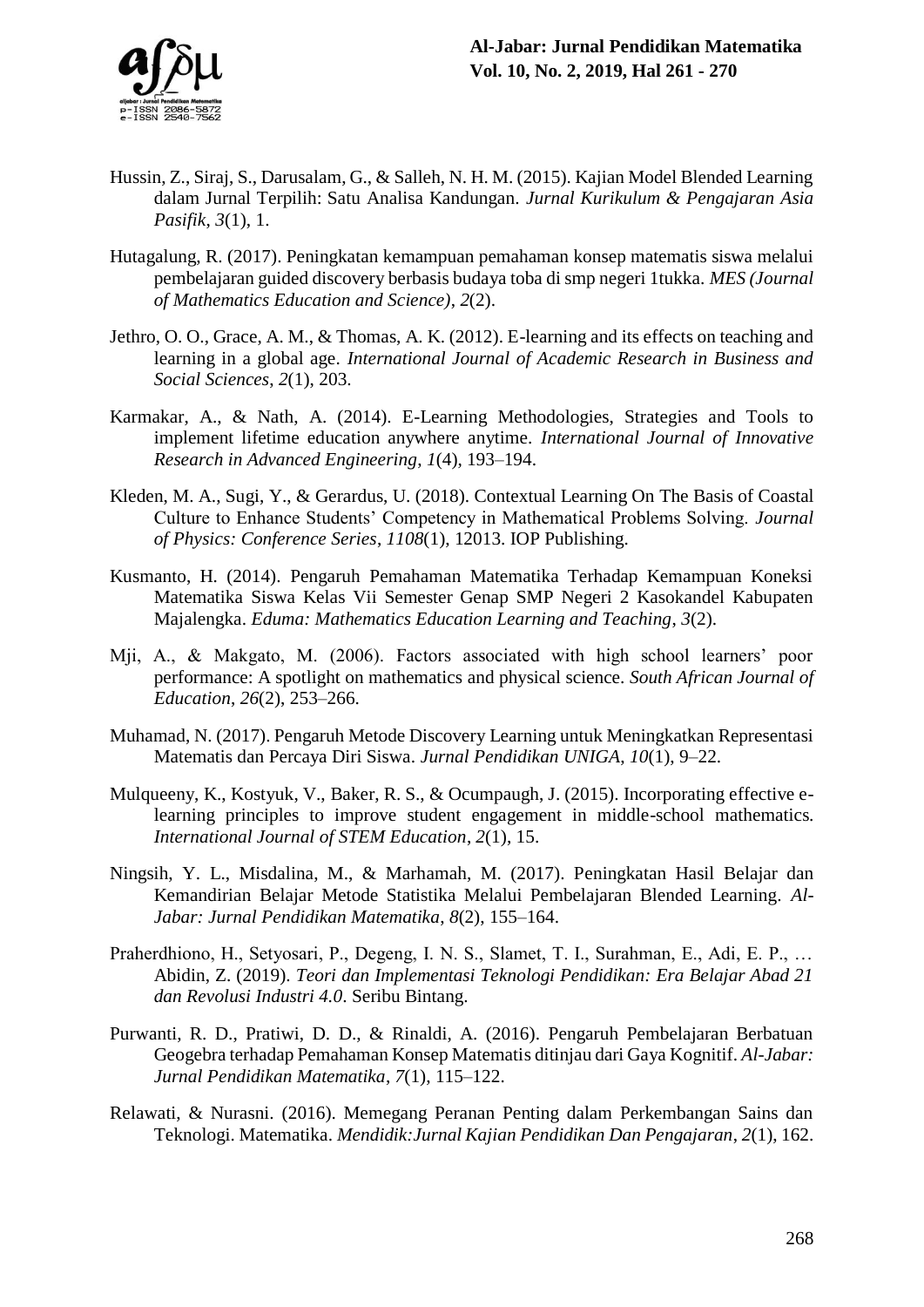

- Saputra, J. (2017). Penggunaan model problem based learning berbantuan e-learning terhadap kemandirian belajar mahasiswa pada dimensi tiga. *Kalamatika: Jurnal Pendidikan Matematika*, *2*(2), 117–130.
- Savitri, D. I. (2019). Penggunaan Pembelajaran 4.0 Berbantuan Aplikasi Google Classroom Dan Google Form dalam Mata Kuliah Ilmu Sosial Budaya Dasar. *Jurnal Borneo Saintek*, *2*(1), 20–25.
- Setyaningsih, R., Abdullah, A., Prihantoro, E., & Hustinawaty, H. (2019). Model Penguatan Literasi Digital Melalui Pemanfaatan E-Learning. *Jurnal ASPIKOM*, *3*(6), 1200–1214.
- Sjukur, S. B. (2012). Pengaruh Blended Learning Terhadap Motivasi Belajar dan Hasil Belajar Siswa Tingkat Smk the Effects of Blended Learning on the Learning Motivation and Achievement Students Level SMK. *Jurnal Pendidikan Vokasi*, *2*(3), 369. https://doi.org/10.21831/JPV.V2I3.1043
- Sofi, E. (2017). Pembelajaran Berbasis E-Learning Pada Mata Pelajaran Sejarah Kebudayaan Islam Kelas Viii Madrasah Tsanawiyah Negeri. *Tanzhim*, *1*(01), 49–64.
- Solikh, M. N., Sulisworo, D., & Maruto, G. (n.d.). Pengaruh model pembelajaran blended learning berbantuan google classroom terhadap kemampuan berpikir kritis ditinjau dari self esteem dan kecerdasan intelektual. *Jurnal Materi Dan Pembelajaran Fisika*, *8*(2), 27–32.
- Suandito, B. (2017). Bukti Informal dalam Pembelajaran Matematika. *Al-Jabar: Jurnal Pendidikan Matematika*, *8*(1), 13–24.
- Subekt, H., Taufiq, M., Susilo, H., Ibrohim, I., & Suwono, H. (2018). Mengembangkan Literasi Informasi Melalui Belajar Berbasis Kehidupan Terintegrasi Stem Untuk Menyiapkan Calon Guru Sains Dalam Menghadapi Era Revolusi Industri 4.0: Revieu Literatur. *Education and Human Development Journal*, *3*(1).
- Sudarsana, I. K. (2016). Peningkatan Mutu Pendidikan Luar Sekolah Dalam Upayapembangunan Sumber Daya Manusia. *Jurnal Penjaminan Mutu*, *1*(1), 1–14.
- Sudiarta, I. G. P., & Sadra, I. W. (2016). Pengaruh Model Blended Learning Berbantuan Video Animasi terhadap Kemampuan Pemecahan Masalah dan Pemahaman Konsep Siswa. *Jurnal Pendidikan Dan Pengajaran*, *49*(2), 50.
- Sutisna, A. (2016). Pengembangan Model Pembelajaran Blended Learning pada Pendidikan Kesetaraan Program Paket C dalam Meningkatkan Kemandirian Belajar. *Jurnal Teknologi Pendidikan*, *18*(3), 158.
- Sztajn, P., Confrey, J., Wilson, P. H., & Edgington, C. (2012). Learning trajectory based instruction: Toward a theory of teaching. *Educational Researcher*, *41*(5), 147–156.
- Vandini, I. (2016). Peran kepercayaan diri terhadap prestasi belajar matematika siswa. *Formatif: Jurnal Ilmiah Pendidikan MIPA*, *5*(3).